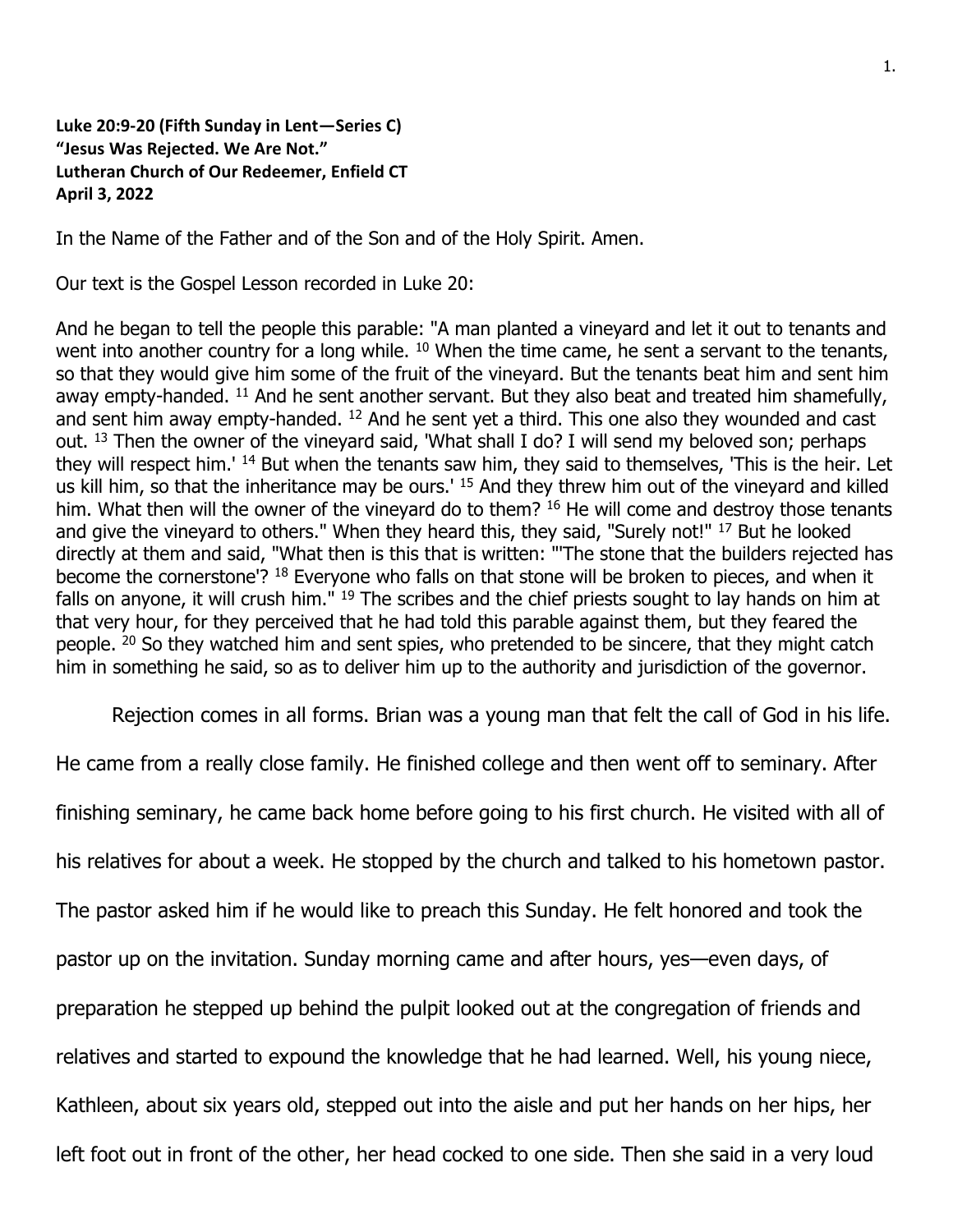and clear voice for her age. "Uncle Brian, you don't know what you are talking about!" Rejection is hard to handle from anybody, but from a six-year-old it is really taxing.

Most of us know firsthand what it feels like to be rejected. You ask that girl or guy out that you really, really like, and they turn you down. Heartbreak, rejection. You apply for job after job, sending out resume after resume, and each time the answer comes back, "No thank you." Heartbreak, rejection. We know how rejection feels, how completely horrible and awful it makes us feel. But what about how God feels when we reject Him and His Word?

Can the almighty God of heaven and earth feel rejection? Wouldn't He just blow it off and not make a big deal about it? No, He wouldn't, and He doesn't. In fact, rejection of the Lord and His Word deserves His wrath and punishment. It earns for us our rejection by God. The Lord spoke through to the people of Israel in the wilderness, "You shall not eat just one day, or two days, or five days, or ten days, or twenty days, but a whole month, until [meat] comes out at your nostrils and becomes loathsome to you, because you have rejected the LORD who is among you and have wept before him, saying, 'Why did we come out of Egypt?'" (Numbers 11:19-20). The prophet Samuel said to King Saul, "For you have rejected the word of the LORD, and the LORD has rejected you from being king over Israel" (1Samuel 15:26). Isaiah proclaimed to the people of Israel, "Therefore, as the tongue of fire devours the stubble, and as dry grass sinks down in the flame, so their root will be as rottenness, and their blossom go up like dust; for they have rejected the law of the LORD of hosts, and have despised the word of the Holy One of Israel" (Isaiah 5:24). And in Jeremiah 6 we read, "Hear, O earth; behold, I am bringing disaster upon this people, the fruit of their devices,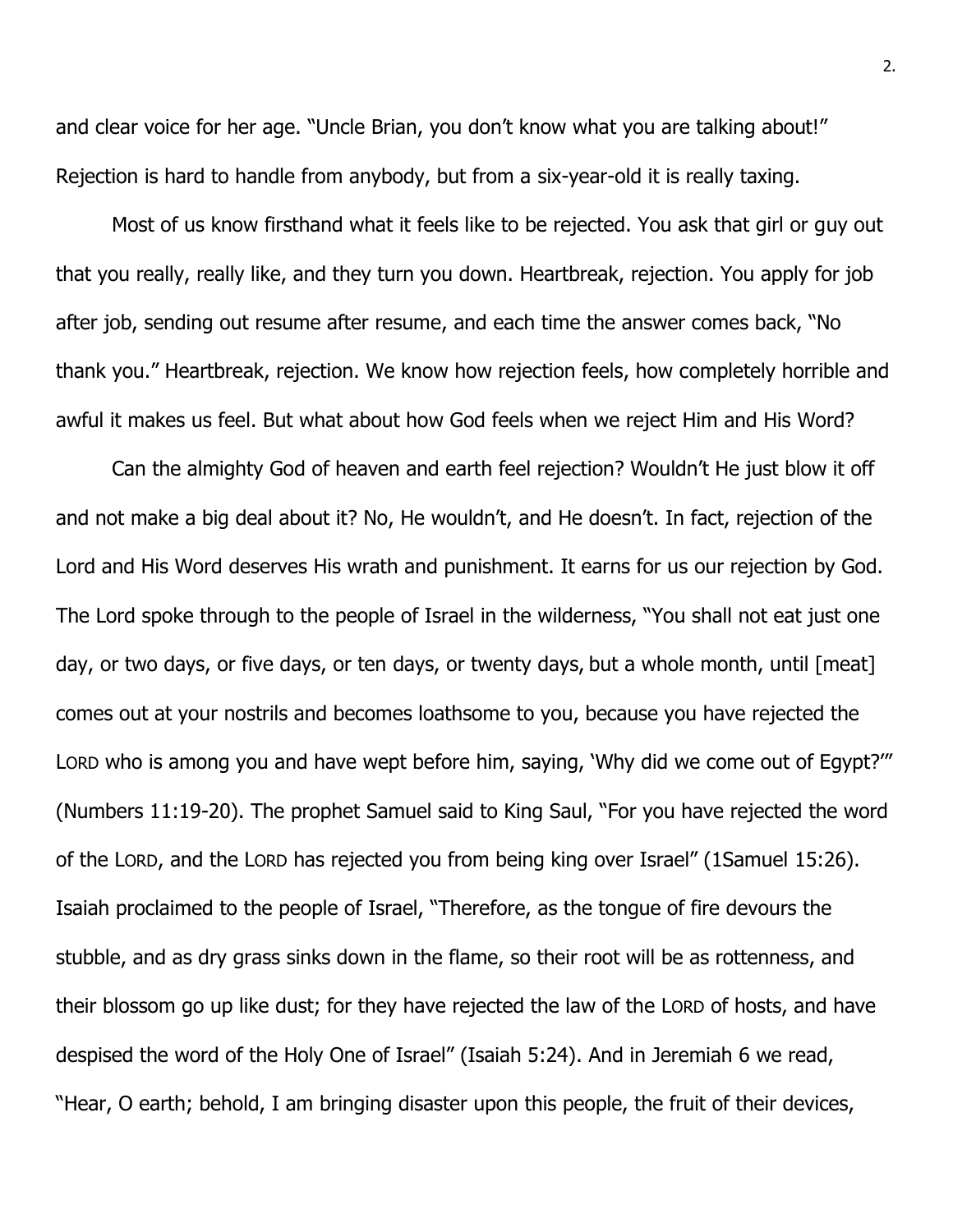because they have not paid attention to my words; and as for my law, they have rejected it" (Jeremiah 6:19).

The theme of rejection also comes through loud and clear in our Gospel text today. Jesus' parable of the vineyard is pointed against the Jerusalem religious establishment (the scribes and the chief priests) who had again rejected God and His Word, especially rejecting the Word made Flesh, the Messiah-Savior, whom God had sent just as He promised He would. Jesus rehearsed the rejection of God's Word spoken through the prophets, the servants whom the Vineyard Owner (God the Father) sent to claim His rightful portion of the produce from the farmers (the religious leaders of Israel throughout history). What did the farmers do? They beat the servants. They treated them shamefully. They wounded and traumatized them and threw them out of the vineyard empty handed. That's just what the leaders of Israel did to God's prophets whom He sent with His Word of Law and Gospel. Their message was rejected. Israel did not repent. The people did not turn from wickedness and sin, even though the Lord's own messengers brought His first-hand Word to them. Throughout history, the Lord and His Word were rejected by Israel and her leaders.

But at the right time, the appointed time, the Father sent His beloved Son to the very people who rejected Him. But the same thing happened. We read in John 1:11, "He came to his own, and his own people did not receive him" (John 1:11). This was especially true of the religious establishment—the chief priests and scribes. "When the farmers saw [the beloved Son] they conspired with one another saying, 'This One is the heir. Let us kill Him so that the inheritance might be ours.' And throwing Him outside the vineyard, they killed Him."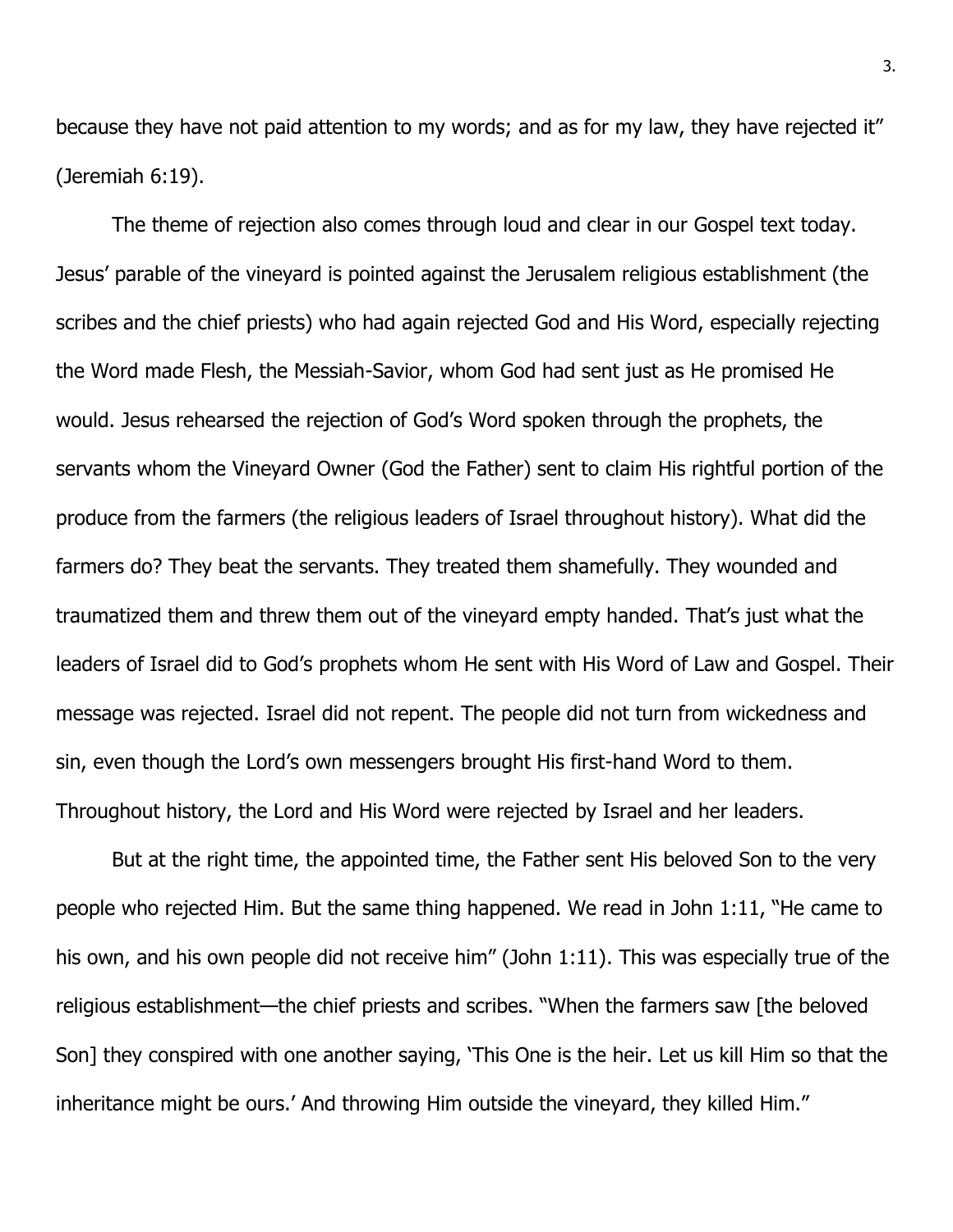A rejected God. A rejected people. A rejected Messiah-Savior. Just like Israel and her religious leaders, you and I have also rejected God and His Word over the course of our lives. That's because we are sinners, too. We are hell-bent on doing things "our" way, regardless of what the Bible teaches, which is God's authoritative Word. That's the very nature of sin; it's all twisted and evil and so we are all turned in on ourselves, rejecting God—blind, dead, and enemies of the Lord. The just and holy God has to punish us and all humanity for rejecting Him as our God and rejecting His Word of truth as good, right, and salutary for our lives. Every time we cry out, "I did it MY way," instead of the Lord's way, God rejects us in our sin and condemns us to death and hell.

But what does God do with a rejected people? Does He just get rid of us and destroy us after we, time and again, reject Him and His messengers and His Word? No, the rejected God sends to His rejected people a rejected Messiah. Crazy, isn't it? Not really. It's amazing grace, amazing love. As we sang in the Hymn of the Day, it is a 'love unknown, My Savior's love to me, Love to the loveless shown That they might lovely be" (LSB 430:1). Jesus, the beloved Son of God, was "despised and rejected by men; a man of sorrows, and acquainted with grief; and as one from whom men hide their faces he was despised, and we esteemed him not. Surely he has borne our griefs and carried our sorrows; yet we esteemed him stricken, smitten by God, and afflicted. But he was pierced for our transgressions; he was crushed for our iniquities; upon him was the chastisement that brought us peace, and with his wounds we are healed" (Isaiah 53:3-5). "Sometimes they strew His way And His sweet praises sing; Resounding all the day Hosannas to their King. Then 'Crucify!' Is all their breath, And for His death they thirst and cry" (LSB 430:3).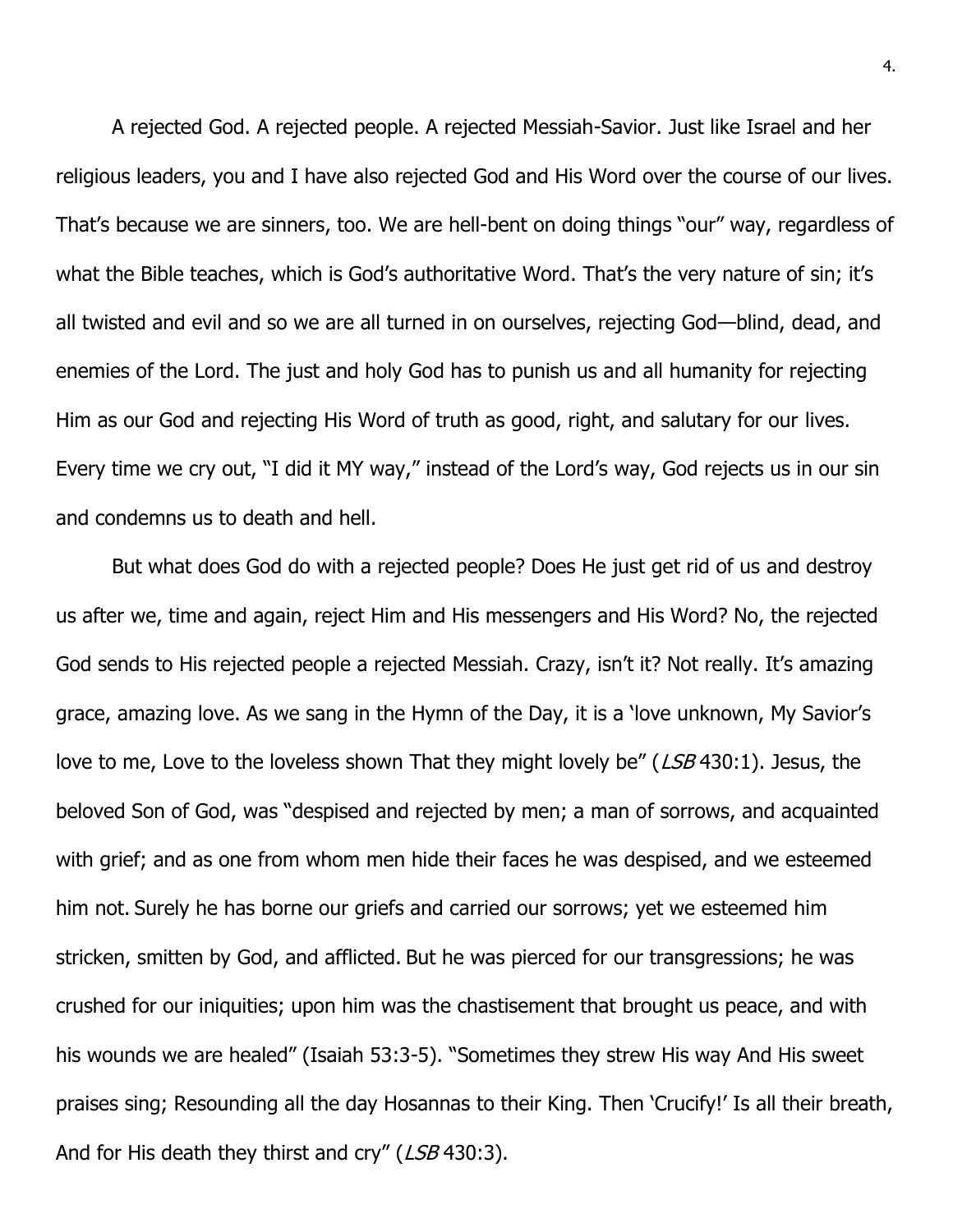Jesus, the beloved Son of God, died on Calvary's cross because He was rejected by His own people. His crime? Being "Jesus of Nazareth, the King of the Jews." And Jesus cried out from the cross, rejected even by God the Father, "My God, my God, why have you forsaken Me?" Jesus, rejected in our place so that our Father in heaven would receive us as His beloved children, sons and daughters, through the forgiveness of our sins that Christ the beloved Son purchased and won for us with His blood.

Yes Jesus, the rejected Messiah, is truly our Savior. The One of whom Israel's leaders said, "We have no king but Caesar," is indeed Lord of all. The stone that the builders tossed aside as "no good" is now the chief cornerstone. For Jesus, once rejected, is crowed with glory and honor. He is risen from the dead and He is Lord of all. From Philippians 2, "And being found in human form, [Jesus] humbled himself by becoming obedient to the point of death, even death on a cross. Therefore God has highly exalted him and bestowed on him the name that is above every name, so that at the name of Jesus every knee should bow, in heaven and on earth and under the earth, and every tongue confess that Jesus Christ is Lord, to the glory of God the Father" (Philippians 2:8-11).

Because of Jesus' rejection and exaltation, you are not rejected by God. By God's amazing love and mercy, your sins and mine are completely forgiven. "You are a chosen race, a royal priesthood, a holy nation, a people for His own possession, that you may proclaim the excellencies of Him who called you out of darkness into His marvelous light. Once you were not a people (when you were rejected because of your sins), but now you are God's people; once you had not received mercy, but now you have received mercy (through the rejection, death, and resurrection of Jesus Christ) (1 Peter 2:9-10).